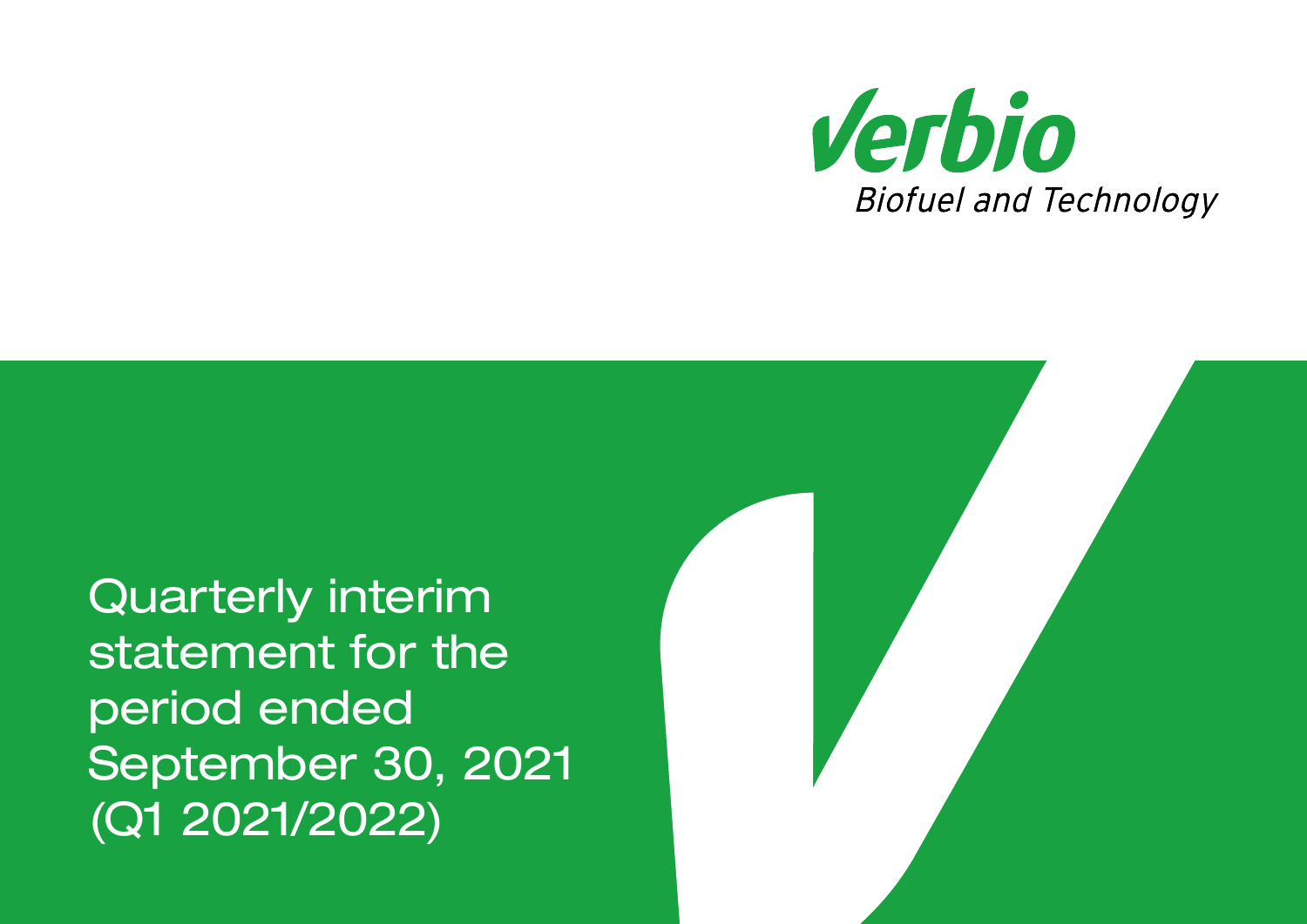# Group key figures

[in EUR million]

### <span id="page-1-0"></span>Group key figures

[Segment key figures](#page-2-0)

[Business report and](#page-3-0)  the Group's position

[Consolidated profit](#page-5-0)  and loss account

[Consolidated balance sheet](#page-6-0)

[Consolidated cash flow statement](#page-8-0)

[Financial calendar](#page-10-0)

| Profitability                                      | Q1 2021/2022 | Q1 2020/2021 | Q2 2020/2021 | Q3 2020/2021 | Q4 2020/2021 | 2020/2021  |
|----------------------------------------------------|--------------|--------------|--------------|--------------|--------------|------------|
| <b>Sales</b>                                       | 350.4        | 261.4        | 217.7        | 237.8        | 309.1        | 1,026.0    |
| <b>EBITDA</b>                                      | 40.2         | 53.3         | 27.1         | 32.4         | 53.5         | 166.3      |
| <b>EBIT</b>                                        | 33.1         | 45.6         | 19.4         | 25.4         | 46.2         | 136.6      |
| EBIT-margin (%)                                    | 9.4          | 17.4         | 8.9          | 10.7         | 10.4         | 13.3       |
| <b>EBT</b>                                         | 32.8         | 45.3         | 19.2         | 25.2         | 45.7         | 135.4      |
| Period result                                      | 22.6         | 31.7         | 12.5         | 17.6         | 31.7         | 93.5       |
| Undiluted earnings per share (EUR)                 | 0.36         | 0.50         | 0.20         | 0.28         | 0.50         | 1.48       |
| <b>Operating data</b>                              | Q1 2021/2022 | Q1 2020/2021 | Q2 2020/2021 | Q3 2020/2021 | Q4 2020/2021 | 2020/2021  |
| Productions (tonnes)                               | 209,066      | 216,996      | 208,630      | 201,154      | 207,761      | 834,541    |
| Productions (MWh)                                  | 199,877      | 216,071      | 198,101      | 180,153      | 200,492      | 794,817    |
| Utilisation Biodiesel/Bioethanol (%) <sup>1)</sup> | 90.9         | 94.3         | 90.7         | 87.5         | 90.3         | 90.7       |
| Utilisiation Biomethane (%) <sup>1)</sup>          | 88.8         | 96.0         | 88.0         | 80.1         | 89.1         | 88.3       |
| Investments in property, plant and equipment       | 19.3         | 11.5         | 20.8         | 15.5         | 19.9         | 67.7       |
| Number of employees <sup>2)</sup>                  | 892          | 754          | 780          | 787          | 820          | 820        |
| <b>Net asset position</b>                          | 30.09.2021   | 30.09.2020   | 31.12.2020   | 31.03.2021   | 30.06.2021   | 30.06.2020 |
| Net financial assets                               | 111.5        | 86.6         | 79.2         | 54.7         | 100.2        | 100.2      |
| Equity                                             | 541.7        | 419.7        | 433.5        | 453.8        | 509.8        | 509.8      |
| Equity ratio (%)                                   | 71.8         | 74.8         | 75.8         | 76.4         | 75.1         | 75.1       |
| Balance sheet total                                | 754.8        | 561.0        | 571.6        | 594.3        | 678.6        | 678.6      |
| <b>Financial position</b>                          | Q1 2021/2022 | Q1 2020/2021 | Q2 2020/2021 | Q3 2020/2021 | Q4 2020/2021 | 2020/2021  |
| Operating cash flow                                | 18.5         | 56.4         | 6.6          | 2.3          | 51.9         | 117.2      |
| Operating cash flow per share (EUR)                | 0.29         | 0.90         | 0.10         | 0.04         | 0.81         | 1.85       |
| Cash and cash equivalents <sup>3)</sup>            | 141.5        | 116.8        | 109.2        | 84.9         | 44.1         | 130.2      |

1) At of July 1, 2021 the annual production capacity of the production plant was as follows: biodiesel: 660,000 tonnes (unchanged); bioethanol: 260,000 tonnes (unchanged); biomethane: 900 GWh (unchanged)

<sup>2)</sup> At the banlance sheet date

3) At the balance sheet date, including cash on segregated accounts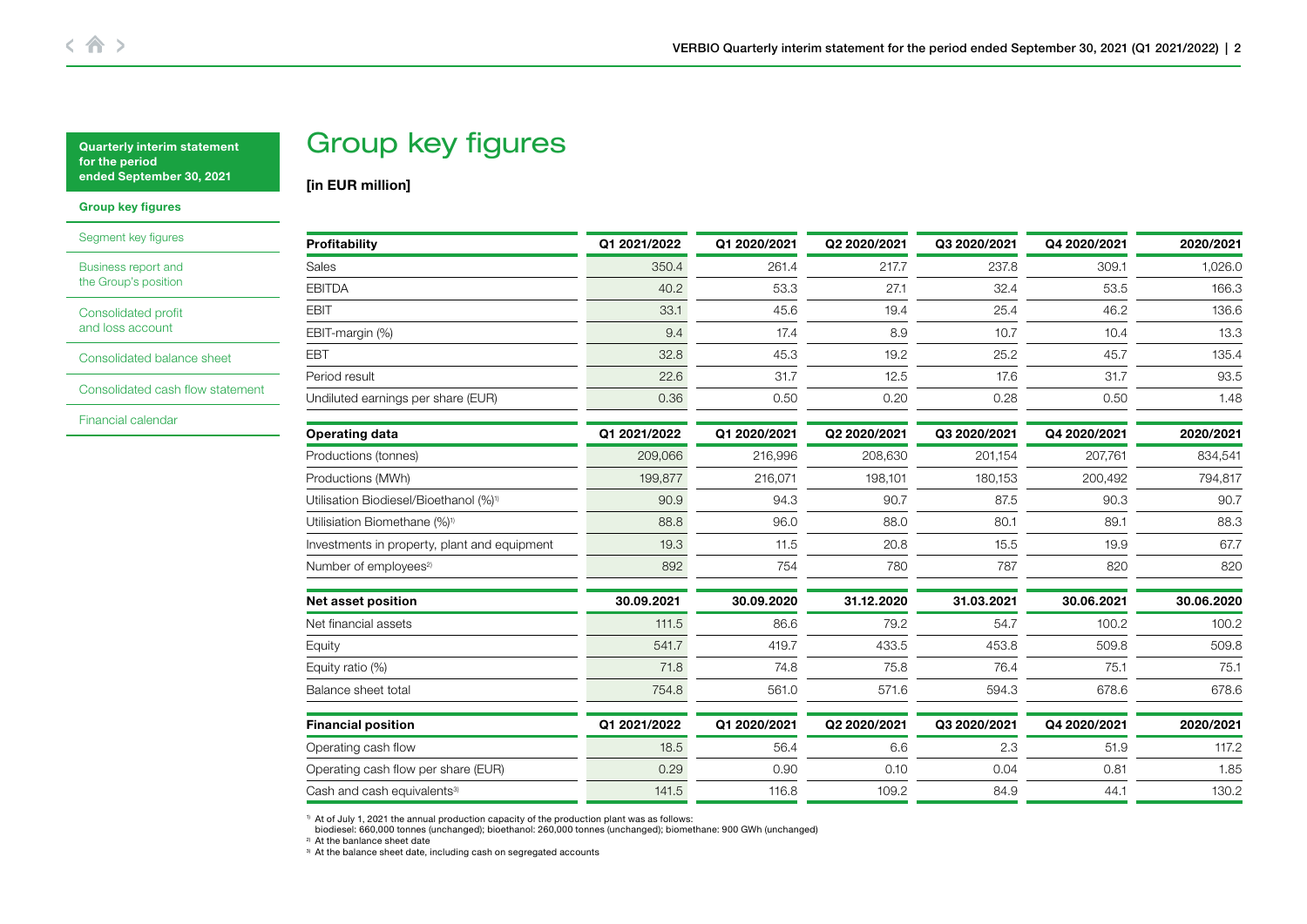# Segment key figures

[in EUR million]

## <span id="page-2-0"></span>[Group key figures](#page-1-0)

| <b>Segment key figures</b> |  |  |
|----------------------------|--|--|
|----------------------------|--|--|

[Business report and](#page-3-0)  the Group's position

[Consolidated profit](#page-5-0)  and loss account

[Consolidated balance sheet](#page-6-0)

[Consolidated cash flow statement](#page-8-0)

[Financial calendar](#page-10-0)

| <b>Biodiesel</b>                  | Q1 2021/2022 | Q1 2020/2021 | Q2 2020/2021 | Q3 2020/2021 | Q4 2020/2021 | 2020/2021 |
|-----------------------------------|--------------|--------------|--------------|--------------|--------------|-----------|
| Sales                             | 261.6        | 173.0        | 148.2        | 177.3        | 231.4        | 729.9     |
| <b>EBITDA</b>                     | 22.2         | 13.6         | 13.8         | 28.2         | 37.6         | 93.2      |
| <b>EBIT</b>                       | 19.6         | 10.9         | 11.0         | 25.5         | 34.9         | 82.3      |
| Production (tonnes)               | 150,007      | 154.888      | 152.342      | 147.268      | 146.759      | 601.257   |
| Utilisation (%) <sup>1)</sup>     | 90.9         | 93.9         | 92.3         | 89.3         | 88.9         | 91.1      |
| Number of employees <sup>2)</sup> | 224          | 214          | 219          | 219          | 224          | 224       |

| <b>Bioethanol (incl. Biomethane)</b>     | Q1 2021/2022 | Q1 2020/2021 | Q2 2020/2021 | Q3 2020/2021 | Q4 2020/2021    | 2020/2021 |
|------------------------------------------|--------------|--------------|--------------|--------------|-----------------|-----------|
| Sales                                    | 86.0         | 86.2         | 66.9         | 58.2         | 75.3            | 286.6     |
| <b>EBITDA</b>                            | 17.1         | 38.8         | 12.6         | 4.0          | 15.2            | 70.6      |
| <b>EBIT</b>                              | 13.0         | 34.2         | 8.2          | 0.0          | 11.2            | 53.6      |
| Production (tonnes)                      | 59,059       | 62.108       | 56,288       | 53,887       | 61.001          | 233,284   |
| Production (MWh)                         | 199,877      | 216,071      | 198,101      | 180,153      | 200,492         | 794,817   |
| Utilisation Bioethanol (%) <sup>1)</sup> | 90.9         | 95.6         | 86.6         | 82.9         | 93.9            | 89.7      |
| Utilisation Biomethane (%) <sup>1)</sup> | 88.8         | 96.0         | 88.0         | 80.1         | 89.1            | 88.3      |
| Number of employees <sup>2)</sup>        | 456          | 358          | 371          | 378          | 40 <sup>2</sup> | 401       |

| Other        | Q1 2021/2022 | Q1 2020/2021 | Q2 2020/2021 | Q3 2020/2021 | Q4 2020/2021 | 2020/2021 |
|--------------|--------------|--------------|--------------|--------------|--------------|-----------|
| <b>Sales</b> | 5.4          |              |              | 4.U          |              | 16.7      |
| EBIT         | U.5          | U.O          | U.           | v.u          | ◡.           | v.c       |

 $1)$  At of July 1, 2021 the annual production capacity of the production plant was as follows:

biodiesel: 660,000 tonnes (unchanged); bioethanol: 260,000 tonnes (unchanged); biomethane: 900 GWh (unchanged)

<sup>2</sup> At the balance sheet date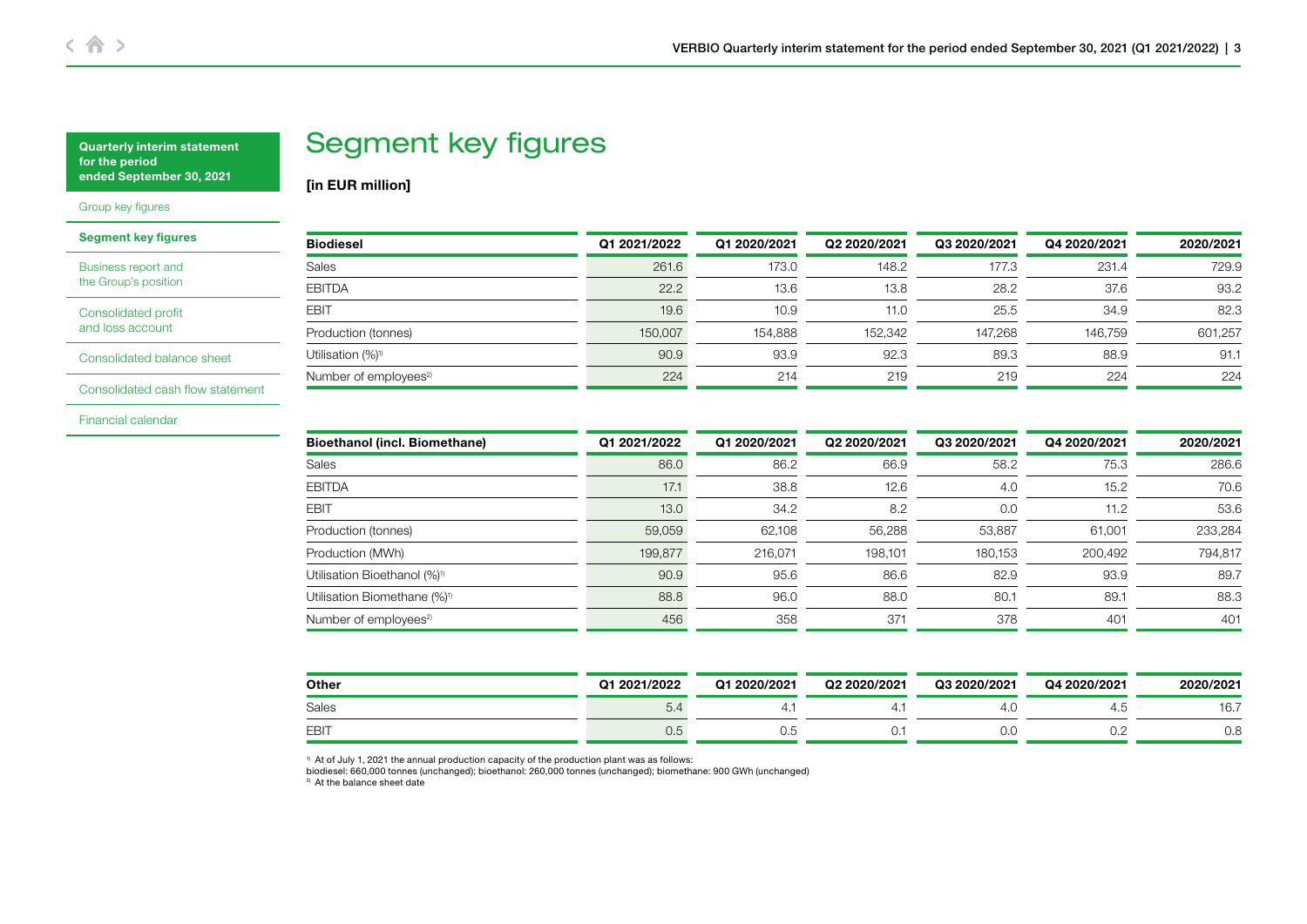<span id="page-3-0"></span>[Group key figures](#page-1-0)

#### [Segment key figures](#page-2-0)

#### Business report and the Group's position

[Consolidated profit](#page-5-0)  and loss account

#### [Consolidated balance sheet](#page-6-0)

[Consolidated cash flow statement](#page-8-0)

[Financial calendar](#page-10-0)

Business report and the Group's position

VERBIO AG reports a slight overall fall in its results for the first three months of the financial year 2021/2022 compared to the same period in the previous year. Group revenues increased by 34.0 percent to EUR 350.4 million compared to the previous year (Q1 2020/2021: EUR 261.4 million).

Earnings before interest, taxation, depreciation and amortisation (EBITDA) for the first three months of the financial year 2021/2022 amounted to EUR 40.2 million, below the level in the comparative period in the previous year (Q1 2020/2021: EUR 53.3 million). The Group result before interest and taxes (EBIT) totalled EUR 33.1 million (Q1 2020/2021: EUR 45.6 million). The net result for the period amounted to EUR 22.6 million (Q1 2020/2021: EUR 31.7 million). Based on the result for the period, earnings per share are EUR 0.36 (Q1 2020/2021: EUR 0.50).

## Net assets and financial position

## Cash flows

Cash flow from operating activities in the first three months of the financial year 2021/2022 amounted to EUR 18.5 million (Q1 2020/2021: EUR 56.4 million). The decrease compared to the previous year was primarily due to the lower net profit for the period (EUR 22.6 million; Q1 2020/2021: EUR 31.7 million), together with the EUR 33.1 million increase in trade receivables and other financial assets (Q1 2020/2021: decrease of EUR 20.0 million). There were offsetting effects, in particular from the increase in the trade payables and other current financial and non-financial liabilities of EUR 26.5 million (Q1 2020/2021: decrease of EUR 3.5 million).

Driven by investments made in property, plant and equipment, total cash outflows in the first three months of 2021/2022 amounted to EUR 20.2 million (Q1 2020/2021: EUR 11.2 million), which also corresponds to the total cash flows from investing activities. In the first quarter of the previous year the release of term deposits resulted in cash inflows of EUR 20.0 million, so that the overall cash flows from investing activities amounted to EUR 8.8 million.

The cash flows from financing activities in the current reporting period exclusively consisted of repayments of lease liabilities of EUR 1.6 million (Q1 2020/2021: EUR 1.4 million). As a result of the above, cash and cash equivalents fell by only EUR 3.3 million in the period from July 1, 2021 to September 30, 2021. Cash and cash equivalents reported in the balance sheet at September 30, 2021 amounted to EUR 102.2 million.

## Net cash

The Group's bank and loan finance arrangements are offset by cash and cash equivalents as well as additional cash held in segregated accounts totalling EUR 141.5 million, so that the reported net cash balance at September 30, 2021 amounted to EUR 111.5 million (June 30, 2021: EUR 86.6 million).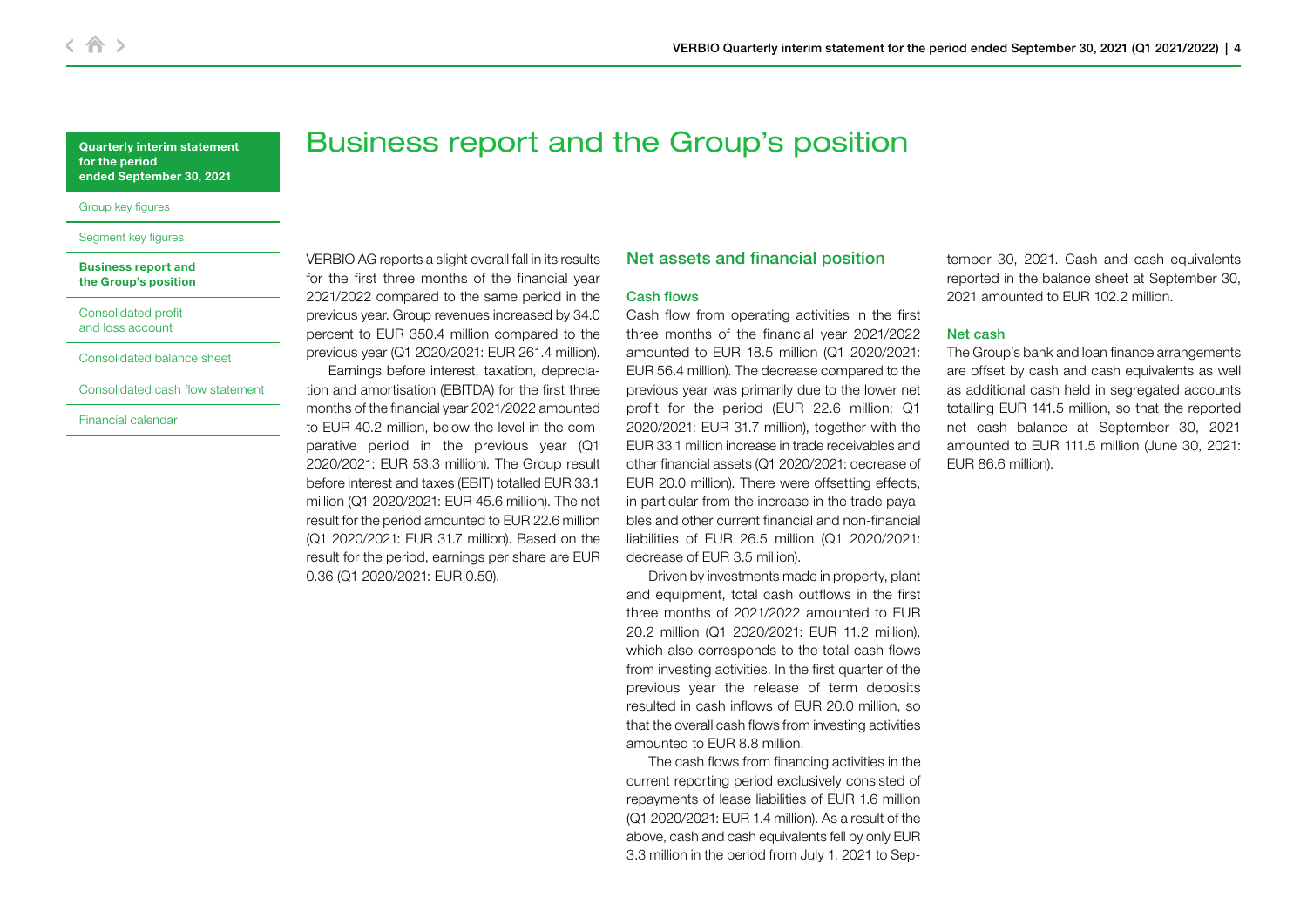#### [Group key figures](#page-1-0)

### Seament key figures

#### [Business report and](#page-3-0)  the Group's position

[Consolidated profit](#page-5-0)  and loss account

### [Consolidated balance sheet](#page-6-0)

[Consolidated cash flow statement](#page-8-0)

[Financial calendar](#page-10-0)

## Development of the Biodiesel and Bioethanol segments

The primary driver of the results in the first quarter of the financial year 2021/2022 compared to the same period in the previous year was the significantly higher margins achieved in the Biodiesel segment in the first quarter of 2021/2022. On the other hand, the margins in Bioethanol were below the levels of the first quarter of the previous year. However, despite the increase in raw material costs, the margins were significantly above those

seen at the end of the previous financial year. Capacity utilisation of the production plants in both segments was good, including for the Group's biomethane plants. The production volume of biodiesel and bioethanol in the period from July 1, 2021 to September 30, 2021 totalled 217,644 tonnes, compared with 216,996 tonnes in the same period in the previous year. In addition, 199.9 GWh of biomethane were produced in the first three months of the financial year 2021/2022 (Q1 2020/2021: 216.1 GWh).

## Outlook, opportunity and risk report

## Report on expected developments

VERBIO is making no changes to the results forecasts provided in the 2020/2021 annual report published on September 22, 2021. Based on current sales and raw material price levels and the planned production capacity usage, but not making any adjustments for potential effects on results caused by the ongoing COVID-19 pandemic, the Management Board of VERBIO Vereinigte BioEnergie AG expects to achieve an EBITDA for the financial year 2021/2022 of around EUR 150 million. The Group plans to invest in further capacity expansions and internationalisation in the current financial year. This will be financed using the free cash reserves generated in previous financial periods and cash flows from current operations.

The Management Board expects that the Group will have net financial assets of approximately EUR 50 million at the end of the financial year 2021/2022. This forecast is made subject to the proviso that the continued course of the COVID-19 pandemic does not have a significant effect on the market for biofuels.

## Risk and opportunity report

There have been no changes to the opportunities and risks presented in the 2020/2021 annual report. Further, there have been no changes in the risks and opportunities profile of the VERBIO Group during the reporting period. There are no present risks or discernible potential risks that represent a threat to the ability of the Group to continue as a going concern.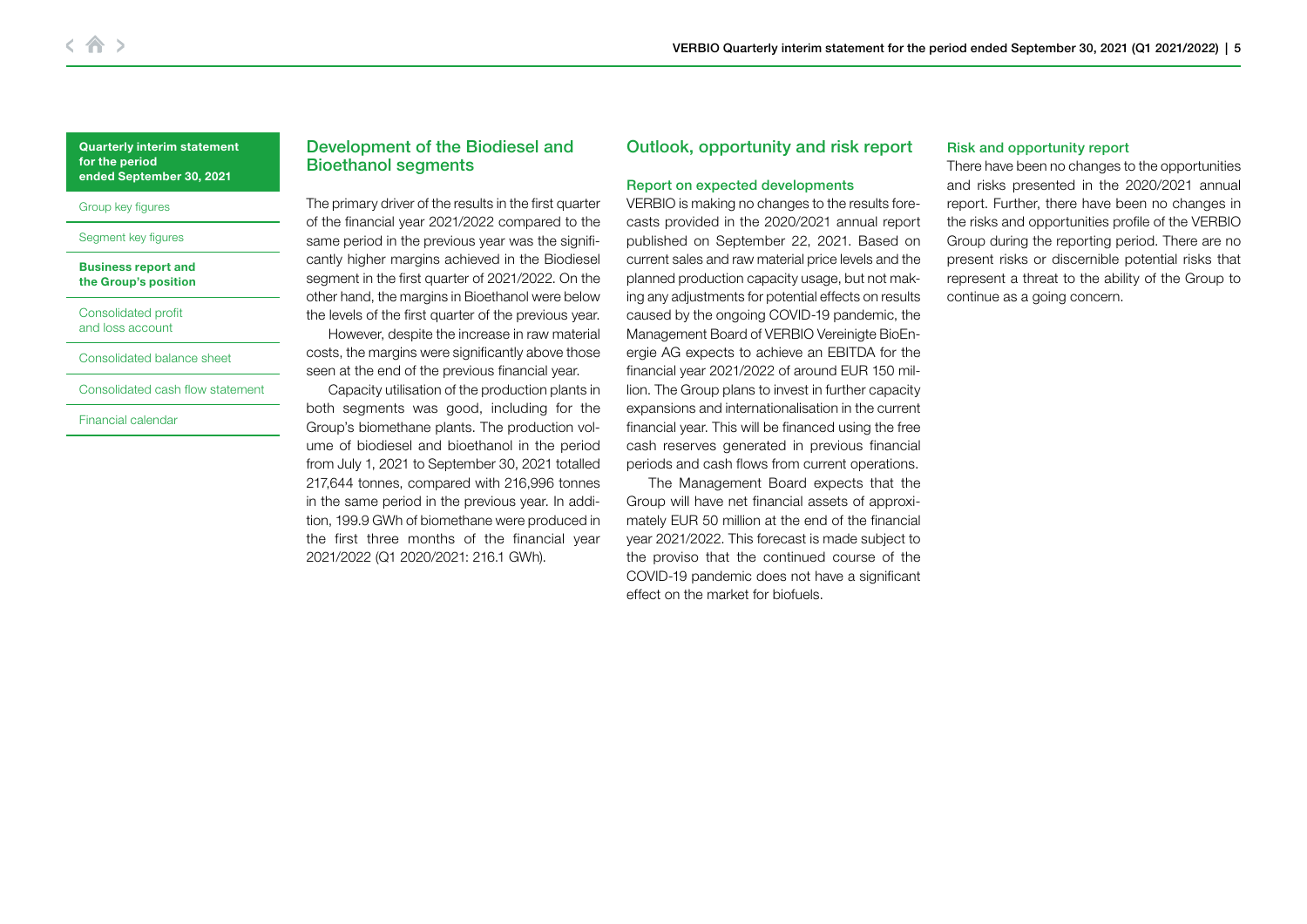<span id="page-5-0"></span>[Group key figures](#page-1-0)

[Segment key figures](#page-2-0)

[Business report and](#page-3-0)  the Group's position

Consolidated profit and loss account

[Consolidated balance sheet](#page-6-0)

[Consolidated cash flow statement](#page-8-0)

[Financial calendar](#page-10-0)

# Consolidated profit and loss account

for the period July 1, 2021 to September 30, 2021

| <b>EUR (thousands)</b>                                  | Q1 2021/2022 | Q1 2020/2021 |
|---------------------------------------------------------|--------------|--------------|
| Revenue (including energy taxes collected)              | 350,609      | 262,053      |
| less: energy taxes                                      | $-181$       | $-698$       |
| Revenue                                                 | 350,428      | 261,355      |
| 2.<br>Change in unfinished and finished goods           | 585          | 7,105        |
| Capitalised production of own plant and equipment<br>З. | 610          | 311          |
| Other operating income<br>4.                            | 4,417        | 4,604        |
| Cost of materials<br>5.                                 | $-258,971$   | $-196,527$   |
| Personnel expenses<br>6.                                | $-15,253$    | $-12,436$    |
| 7.<br>Depreciation and amortisation                     | $-7,137$     | $-7,760$     |
| 8.<br>Other operating expenses                          | $-12,314$    | $-11,312$    |
| Result from commodity forward contracts<br>9.           | $-29,313$    | 243          |
| <b>Operating result</b><br>10.                          | 33,052       | 45,583       |
| Interest income<br>11.                                  | 36           | 18           |
| Interest expense<br>12.                                 | $-279$       | $-297$       |
| <b>Financial result</b><br>13.                          | $-243$       | $-279$       |
| 14. Result before tax                                   | 32,809       | 45,304       |
| Income tax expense<br>15.                               | $-10,171$    | $-13,591$    |
| 16. Net result for the period                           | 22,638       | 31,713       |
| Result attributable to shareholders of the parent       | 22,545       | 31,586       |
| Result attributable to non-controlling interests        | 93           | 127          |
| Result per share (basic)                                | 0.36         | 0.50         |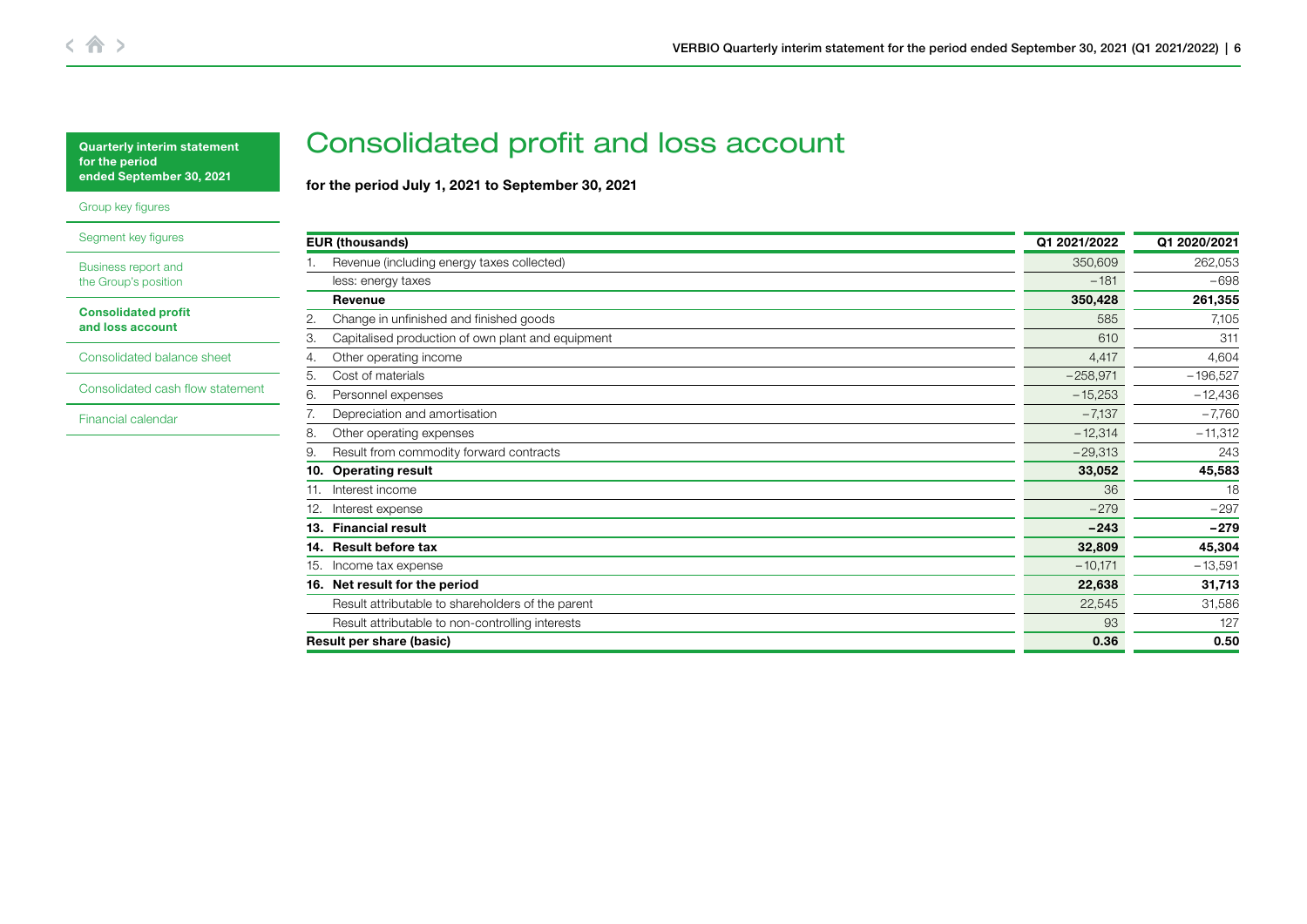<span id="page-6-0"></span>

| <b>Quarterly interim statement</b> |
|------------------------------------|
| for the period.                    |
| ended September 30, 2021           |

### [Group key figures](#page-1-0)

[Segment key figures](#page-2-0)

[Business report and](#page-3-0)  the Group's position

[Consolidated profit](#page-5-0)  and loss account

Consolidated balance sheet

[Consolidated cash flow statement](#page-8-0)

[Financial calendar](#page-10-0)

# Consolidated balance sheet

at September 30, 2021

|               | <b>EUR (thousands)</b>                         | 30.09.2021 | 30.06.2021 |  |
|---------------|------------------------------------------------|------------|------------|--|
| <b>Assets</b> |                                                |            |            |  |
|               |                                                |            |            |  |
| А.            | <b>Non-current assets</b>                      |            |            |  |
|               | Intangible assets                              | 601        | 602        |  |
| Ⅲ.            | Property, plant and equipment                  | 306,488    | 290,554    |  |
| III.          | Right-of-use assets under leasing arrangements | 15,653     | 16,228     |  |
| IV.           | Financial assets                               | 2,772      | 2,816      |  |
| V.            | Deferred tax assets                            | 2,077      | 2,077      |  |
|               | <b>Total non-current assets</b>                | 327,591    | 312,277    |  |
| В.            | <b>Current assets</b>                          |            |            |  |
|               | Inventories                                    | 108,869    | 101,463    |  |
| Ⅱ.            | Trade receivables                              | 94,401     | 69,565     |  |
| III.          | Derivatives                                    | 69,604     | 44,172     |  |
| IV.           | Other short-term financial assets              | 40,750     | 28,506     |  |
| V.            | Tax refunds                                    | 73         | 73         |  |
| VI.           | Other assets                                   | 11,249     | 17,540     |  |
|               | VII. Cash and cash equivalents                 | 102,232    | 105,025    |  |
|               | <b>Total current assets</b>                    | 427,178    | 366,344    |  |
|               | <b>Total assets</b>                            | 754,769    | 678,621    |  |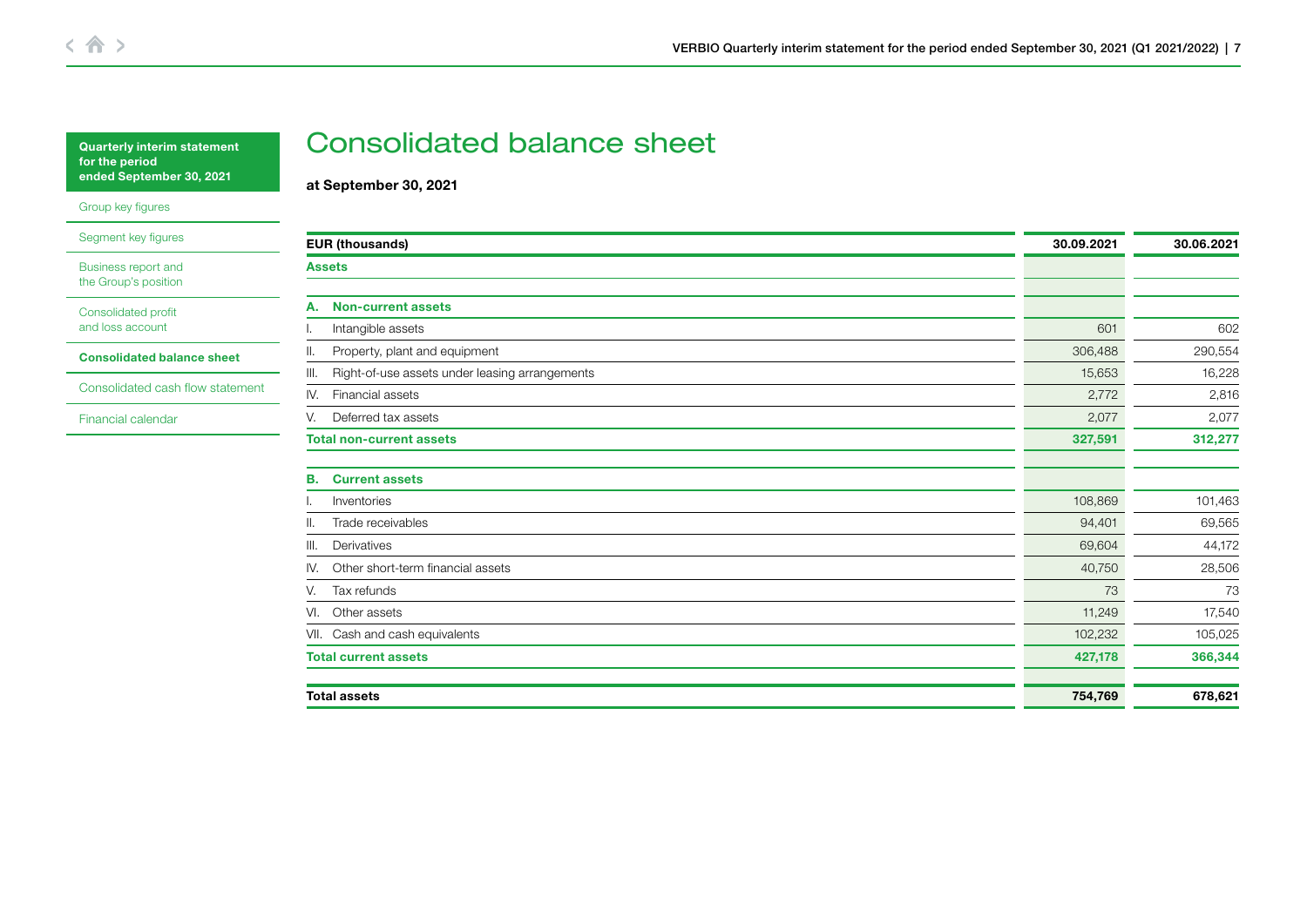[Group key figures](#page-1-0)

[Segment key figures](#page-2-0)

[Business report and](#page-3-0)  the Group's position

[Consolidated profit](#page-5-0)  and loss account

[Consolidated balance sheet](#page-6-0)

[Consolidated cash flow statement](#page-8-0)

[Financial calendar](#page-10-0)

| 63,184<br>496,050<br>39,555<br>$-59,314$<br>139 | 63,184<br>495,692<br>33,680<br>$-81,727$<br>$-2,980$ |
|-------------------------------------------------|------------------------------------------------------|
|                                                 |                                                      |
|                                                 |                                                      |
|                                                 |                                                      |
|                                                 |                                                      |
|                                                 |                                                      |
|                                                 |                                                      |
|                                                 |                                                      |
|                                                 | 507,849                                              |
| 2,117                                           | 2,023                                                |
| 541,731                                         | 509,872                                              |
|                                                 |                                                      |
|                                                 | 30,000                                               |
| 10,724                                          | 11,125                                               |
| 131                                             | 131                                                  |
| 1,845                                           | 2,172                                                |
| 222                                             | 222                                                  |
| 5,980                                           | 1,806                                                |
| 48,902                                          | 45,456                                               |
|                                                 |                                                      |
| 4,982                                           | 5,356                                                |
| 59,269                                          | 45,382                                               |
| 36,750                                          | 22,508                                               |
| 24,536                                          | 11,235                                               |
| 24,452                                          | 18,993                                               |
| 5,539                                           | 9,656                                                |
| 972                                             | 859                                                  |
| 7,636                                           | 9,304                                                |
| 164,136                                         | 123,293                                              |
|                                                 | 678,621                                              |
|                                                 | 539,614<br>30,000<br>754,769                         |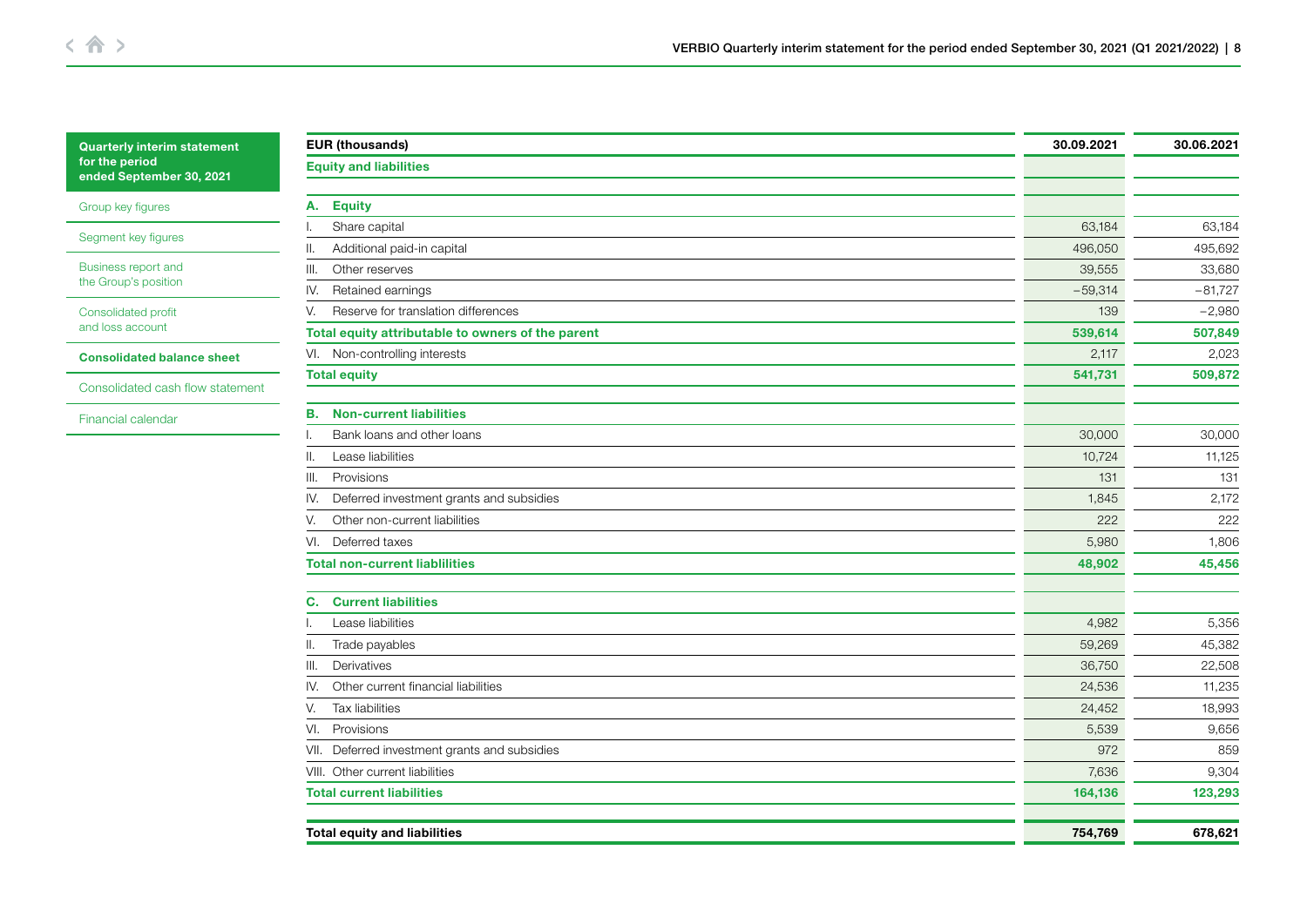<span id="page-8-0"></span>[Group key figures](#page-1-0)

[Segment key figures](#page-2-0)

[Business report and](#page-3-0)  the Group's position

[Consolidated profit](#page-5-0)  and loss account

[Consolidated balance sheet](#page-6-0)

Consolidated cash flow statement

[Financial calendar](#page-10-0)

# Consolidated cash flow statement

for the period July 1, 2021 to September 30, 2021

| <b>EUR (thousands)</b>                                                                       | Q1 2021/2022 | Q1 2020/2021 |
|----------------------------------------------------------------------------------------------|--------------|--------------|
| Net result for the period                                                                    | 22,638       | 31,713       |
| Income tax expense                                                                           | 10,171       | 13,591       |
| Interest result                                                                              | 243          | 279          |
| Depreciation and amortisation                                                                | 7,137        | 7,76C        |
| Non-cash expenses                                                                            | 176          | 41           |
| Non-cash expense from share-based payments                                                   | 359          |              |
| Gain on disposal of property, plant and equipment and disposal of investment grants          | $-82$        | $-47$        |
| Release of deferred investment grants and subsidies                                          | $-213$       | $-249$       |
| Non-cash changes in derivative financial instruments                                         | 3,207        | $-1,031$     |
| Increase in inventories                                                                      | $-7,405$     | $-8,080$     |
| Increase (previous year period: decrese) in trade receivables                                | $-24,836$    | 9,062        |
| Increase (previous year period: decrease) in other assets and other current financial assets | $-8,210$     | 10,994       |
| Decrease (previous year period: increase) in provisions                                      | $-4,148$     | 964          |
| Increase (previous year period: decrease) in trade payables                                  | 14,946       | $-4,823$     |
| Increase in other current financial and non-financial liabilities                            | 11,505       | 1,299        |
| Interest paid                                                                                | $-225$       | $-238$       |
| Interest received                                                                            | 37           | 10           |
| Income tax paid                                                                              | $-6,759$     | $-4,828$     |
| <b>Cash flows from operating activities</b>                                                  | 18,541       | 56,417       |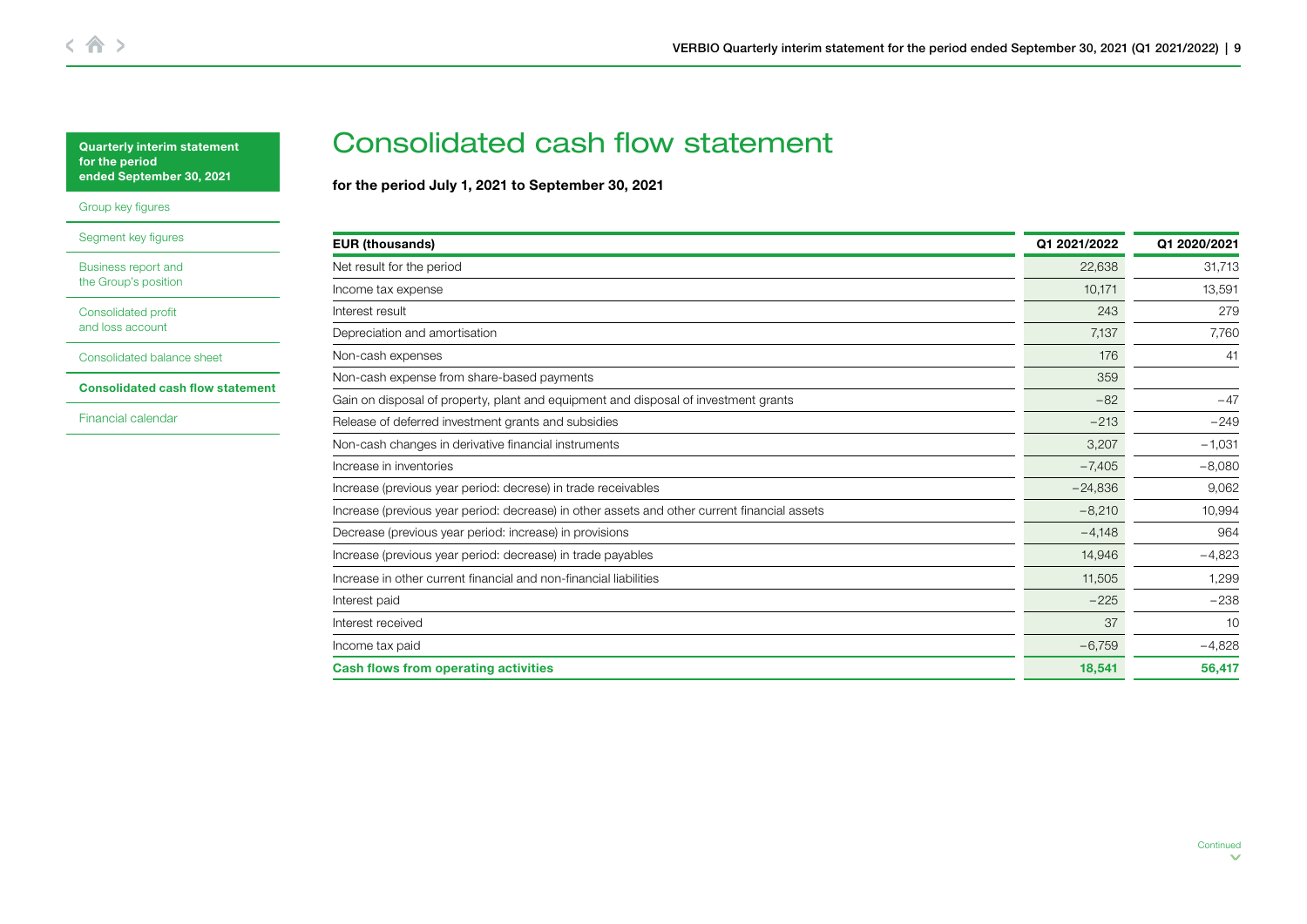| <b>Quarterly interim statement</b>                                         | <b>EUR (thousands)</b>                                    | Q1 2021/2022   | Q1 2020/2021 |
|----------------------------------------------------------------------------|-----------------------------------------------------------|----------------|--------------|
| for the period<br>ended September 30, 2021                                 | Acquisition of intangible assets                          | $-51$          | $-60$        |
|                                                                            | Acquisition of property, plant and equipment              | $-20,243$      | $-11,213$    |
| Group key figures                                                          | Proceeds from disposal of property, plant and equipment   | 81             | -32          |
| Segment key figures                                                        | Cash inflows from term deposits                           | $\Omega$       | 20,000       |
|                                                                            | <b>Cash flows from investing activities</b>               | $-20,213$      | 8,759        |
| Business report and<br>the Group's position                                | Cash outflows for the repayment of financial liabilities  | $\overline{0}$ | $-9$         |
|                                                                            | Payment of lease liabilities                              | $-1,589$       | $-1,434$     |
| Consolidated profit<br>and loss account                                    | <b>Cash flows from financing activities</b>               | $-1,589$       | $-1,443$     |
|                                                                            | Change in cash funds resulting from business transactions | $-3,261$       | 63,733       |
| Consolidated balance sheet                                                 | Change in cash funds due to effects of exchange rates     | 468            | $-385$       |
| Cash funds at beginning of year<br><b>Consolidated cash flow statement</b> |                                                           | 105,025        | 53,885       |
| Financial calendar                                                         | Cash funds at end of year                                 | 102,232        | 117,233      |